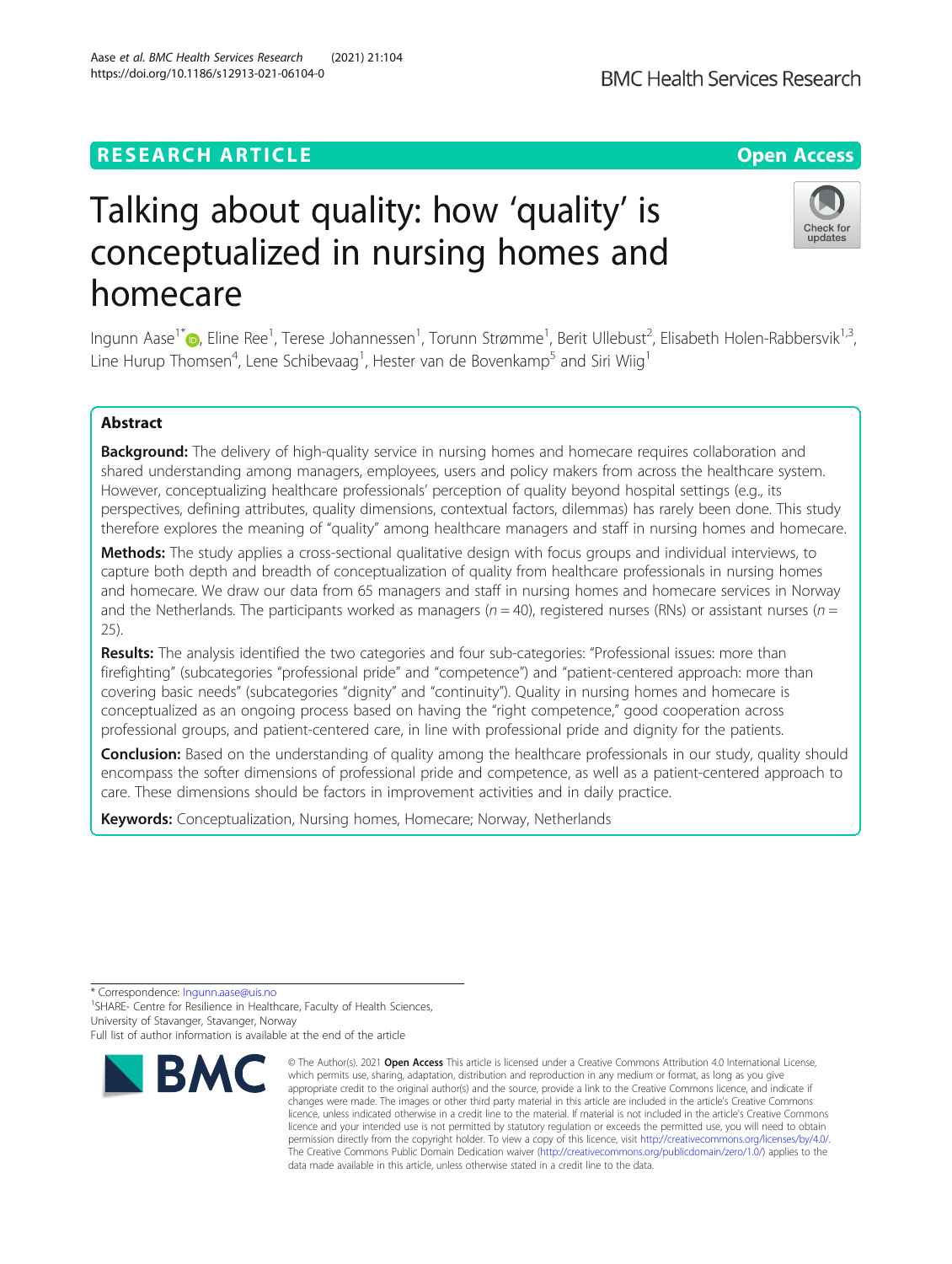## Background

Quality in healthcare is a multidimensional concept that incorporates clinical effectiveness, patient safety, and patient experiences [[1\]](#page-10-0). In this article we investigate the ways in which healthcare professionals and staff in Norway and the Netherlands conceptualize quality in nursing homes and homecare. We elaborate on previous research on conceptualizations of quality in healthcare, describe the knowledge gaps, and present the rationale for the study.

## Previous research

Previous research shows that the delivery of high-quality healthcare requires collaboration and a shared understanding of quality among policy makers, managers, employees, and users [[2\]](#page-10-0). However, the conceptualization of quality depends on the local context, and may vary across the macro, meso and micro levels of the healthcare system and among different stakeholders, such as nurses, doctors, and managers [\[3](#page-10-0)–[6](#page-10-0)]. From research in hospital settings, we know that managers and staff understand quality in different ways [[5\]](#page-10-0). Managers, for example, prioritize quality indicators and performance. Healthcare professionals, in contrast, focus on clinical effectiveness and patient centeredness. There are also different emphases based on professional roles, personal ideas and beliefs [[5\]](#page-10-0).

There is a growing knowledge about conceptualization of quality in the hospital setting (e.g. [\[5](#page-10-0)],), but there is less research on the topic from the nursing homes and home care settings However, a notable exception, the UK-based study by Farr and Cassey [\[7](#page-10-0)], concluded that nursing homes and homecare staff's notion of quality was influenced by their personal and professional values and standards.

At the organizational level, quality and performance in healthcare tend to be rooted in different organizational logics and may appear paradoxical, because of the tensions between patient-centered and relational care, on one hand, and the pressures of efficiency and rationalization on the other  $[5, 7-10]$  $[5, 7-10]$  $[5, 7-10]$  $[5, 7-10]$  $[5, 7-10]$ . A recent study illuminates several organizational variables (e.g., plural consensus, distributed connectedness, patient coreness) that need to be balanced to control quality improvements activities [[8\]](#page-10-0). Moreover, person-centered care is becoming increasingly important in the discussion of healthcare quality. Some researchers have questioned whether rule-based quality systems can be aligned with and adapted to person-centered care, which emphasizes the patient perspective  $[6, 8-10]$  $[6, 8-10]$  $[6, 8-10]$  $[6, 8-10]$  $[6, 8-10]$ . Other studies point to shortages of staff and resources as key factors that limit both the conceptualization and provision of high-quality service [[11](#page-10-0)–[14](#page-10-0)].

The many meanings of quality among healthcare professionals, managers and regulators indicate a need to confront quality paradoxes and identify new characteristics of "quality" in contemporary healthcare [\[1](#page-10-0), [6](#page-10-0)–[8](#page-10-0), [14](#page-10-0)– [16\]](#page-10-0). Should, for example, standards of care quality be more deeply rooted in the lived experience of patients, employees and managers? [[15,](#page-10-0) [17\]](#page-10-0).

The multifaceted notion of quality poses a challenge to managers and staff who implement quality systems and ensure safe operations, suggesting that the concept of quality should be thoroughly understood and grounded in qualitative studies  $[5, 8]$  $[5, 8]$  $[5, 8]$  $[5, 8]$  $[5, 8]$ . This has led to an ongoing and changing dialogue of what quality means in nursing homes and homecare that constitutes the key motivation and focus of our study, where we examine this phenomenon in two countries – Norway and the Netherlands.

## Quality definitions

There are many definitions of quality, many of which mention effectiveness, timeliness, safety, equity, efficiency and patient-centeredness [\[18](#page-10-0)–[20\]](#page-10-0). In Norway, the public definition of quality in healthcare is based on meeting society's demands, complying with legislative requirements, and providing users with sound professional practice. For health and social services, "high quality" means that services are effective, safe and secure, involve and empower users, are coordinated and continuous, utilize resources efficiently and are available and evenly distributed [[21,](#page-10-0) [22\]](#page-10-0).

In the Netherlands, the public definition of good quality care is "at least safe, effective, efficient and client centered, is provided timely and is attuned to the real needs of the client" [[23\]](#page-10-0). In addition, good quality care means that care professionals act according to their professional responsibility and standards. Moreover, good quality care takes into account the rights of clients and treats clients with respect [[23\]](#page-10-0).

We need to improve our understanding of the quality challenges in different countries [[5\]](#page-10-0) and identify key quality dimensions as understood by healthcare professionals in nursing homes and homecare. This is potentially important, for example, when targeting interventions and setting strategic quality priorities.

## The SAFE-LEAD nursing home and homecare study

This paper reports from the project "Improving Quality and Safety in Primary Care – Implementing a Leadership Intervention in Nursing Homes and Homecare" (SAFE-LEAD) [\[24](#page-10-0)] exploring quality and safety work in nursing homes and homecare in Norway and the Netherlands (see Wiig et al. [[24\]](#page-10-0) for the full study protocol). The aim of the SAFE-LEAD project is to build leadership competence and guide nursing home and homecare managers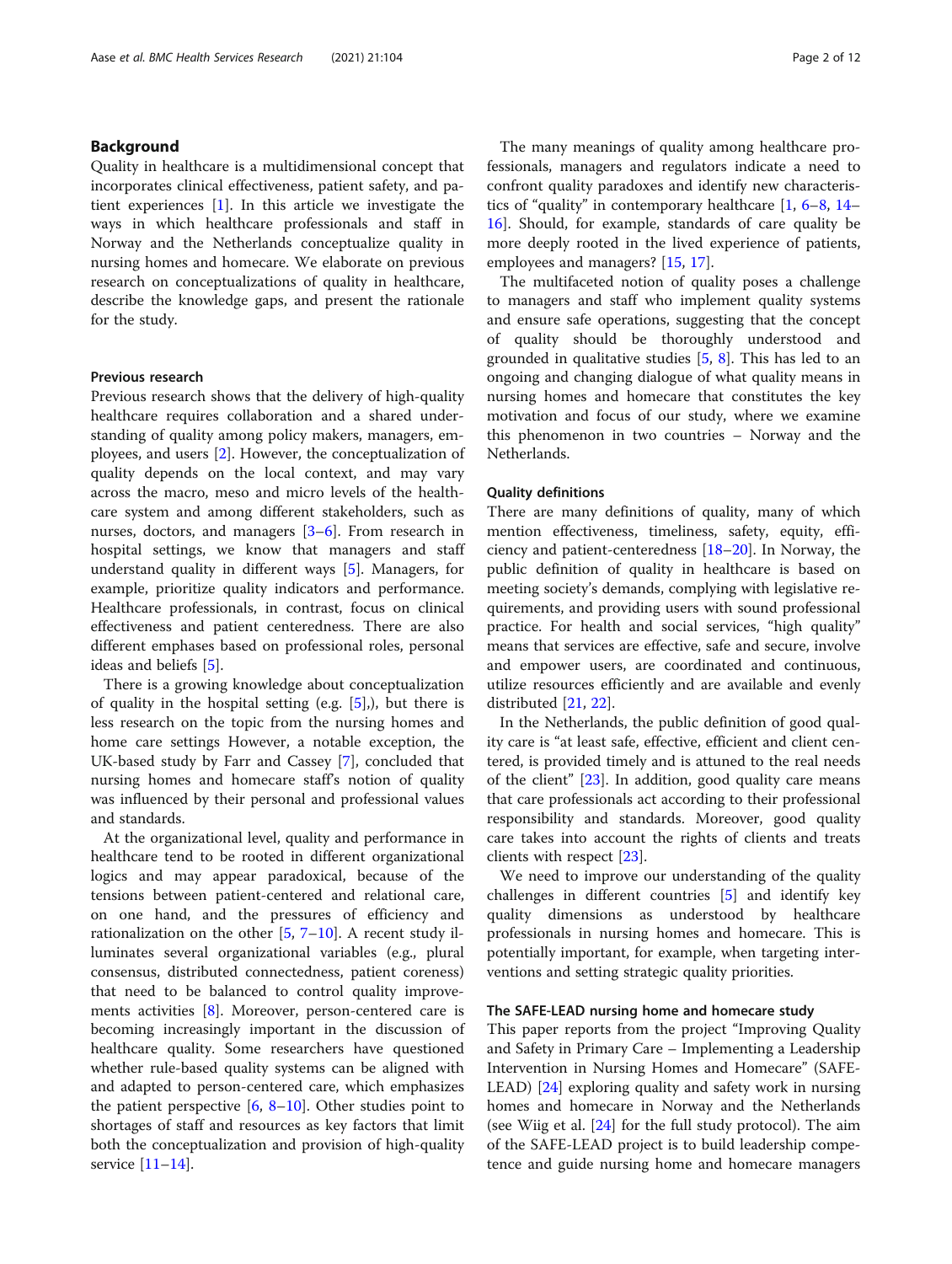in advancing and improving vital quality and safety strategies, attitudes and practices in their organizations [[24](#page-10-0), [25\]](#page-10-0). Healthcare professionals' understanding of quality is an important contribution to this aim. By focusing on healthcare professionals' conceptualization of quality in Norway and the Netherlands, this paper contributes to closing the knowledge gaps in the nursing home and homecare settings.

## Aim and research question

The aim of this study is to explore the meaning of quality among healthcare managers and staff in nursing home and homecare settings and to discuss any differences and similarities among these professionals. This paper addresses the following research question: How do healthcare managers and staff conceptualize quality in nursing homes and homecare settings?

By identifying how healthcare managers and staff in Norway and the Netherlands understand quality, the study generates new knowledge from these healthcare professionals and supports a shared understanding of quality as the cornerstone of future quality improvement efforts.

## Methods

In this section, we introduce the study contexts in Norway and the Netherlands [[26\]](#page-10-0). We then describe the study design, sample, data collection and data analysis.

## Context

The Norwegian healthcare system is semi-decentralized, meaning that the parliament is the national decisionmaking body. The municipalities are responsible for primary health care, which includes homecare and nursing homes. The municipalities organize nursing home and homecare services, and there is no direct command and control line from national authorities to the municipalities [[27\]](#page-10-0). The central government focuses on patients' health and care service; placing their needs at the center of healthcare provision [[28\]](#page-10-0), but there is no dedicated law for the nursing home and homecare users. Norway's Patient and User Rights Act [[29\]](#page-10-0) is comprehensive legislation to ensure high quality of care and safety of services. Moreover, national professional guidelines enacted and enforced by the Directorate of Health are designed to ensure a high quality of care [\[30](#page-10-0)].

From 2010 until 2018, a National Patient Safety Program improved quality and safety by strengthening the competence of healthcare staff and managers and implemented measures to reduce harm to patients. Participation was mandatory for the hospitals, but voluntary for municipalities [\[31](#page-10-0)]. A new national action plan (2019– 2023) for patient safety and quality improvement emphasizes the need for structures, cultures, and

competence to reduce patient harm in both specialized and nursing home and homecare services. A main challenge is the lack of knowledge about patient safety incidents and harm in nursing home and homecare [[18\]](#page-10-0).

The Dutch healthcare system is a hybrid system. Homecare and nursing home care are governed at the national and local (municipal) levels. The Dutch governance system combines top-down government regulation, market elements (free choice of provider and insurer), and self-regulation by professionals and consultation amongst relevant actors [[32\]](#page-10-0). Since the 1980s, improvements in quality and safety and strengthening the position of patients have figured on the agenda [[26](#page-10-0)].

Healthcare and elderly care in the Netherlands are regulated and financed through a variety of acts. The Health Insurance Act [[33\]](#page-10-0) regulates acute and curative care through private insurance (and some small service out-of-pocket payments). The Long-term Care Act [[34](#page-10-0)] is paid for through taxes and for some service small outof-pocket payments. The Social Support Act [[35\]](#page-11-0) also works through a combination of taxes and out-of-pocket payments.

Several national quality programs have focused on elderly care, for example, emphasizing patient-centered care, regional network building and the reduction of regulatory pressure [\[26](#page-10-0)].

## Design, setting and sample

The study applies a cross-sectional qualitative design [[36\]](#page-11-0) using both focus groups and individual interviews to capture the depth and breadth of conceptualizations of quality from healthcare professionals working in nursing homes and homecare.

The main study setting is nursing homes and homecare services in Norway. A smaller study of healthcare professionals with different roles in the Dutch elderly services was also conducted. Through purposeful sampling the units were strategically selected to represent urban and rural) locations in addition to municipalities and units of different sizes.

We include data from 13 municipalities: nine in Norway and four in the Netherlands. Seventeen units were included; ten nursing homes and seven homecare services. Sixty-five healthcare professionals participated. They were registered nurses (RN) or assistant nurses  $(n = 25)$ , and managers  $(n = 40)$ . The number of managers ( $n = 40$ ) include both managers at nursing homes and homecare ( $n = 33$ ), quality managers ( $n = 5$ ), and directors of health and welfare services at the municipal level  $(n = 2)$  (Table [1](#page-3-0)). The quality managers worked as quality advisors and consultants for both nursing homes and home care services in the Netherlands. Quality managers in Netherlands can work across municipalities and units within nursing homes and homecare services.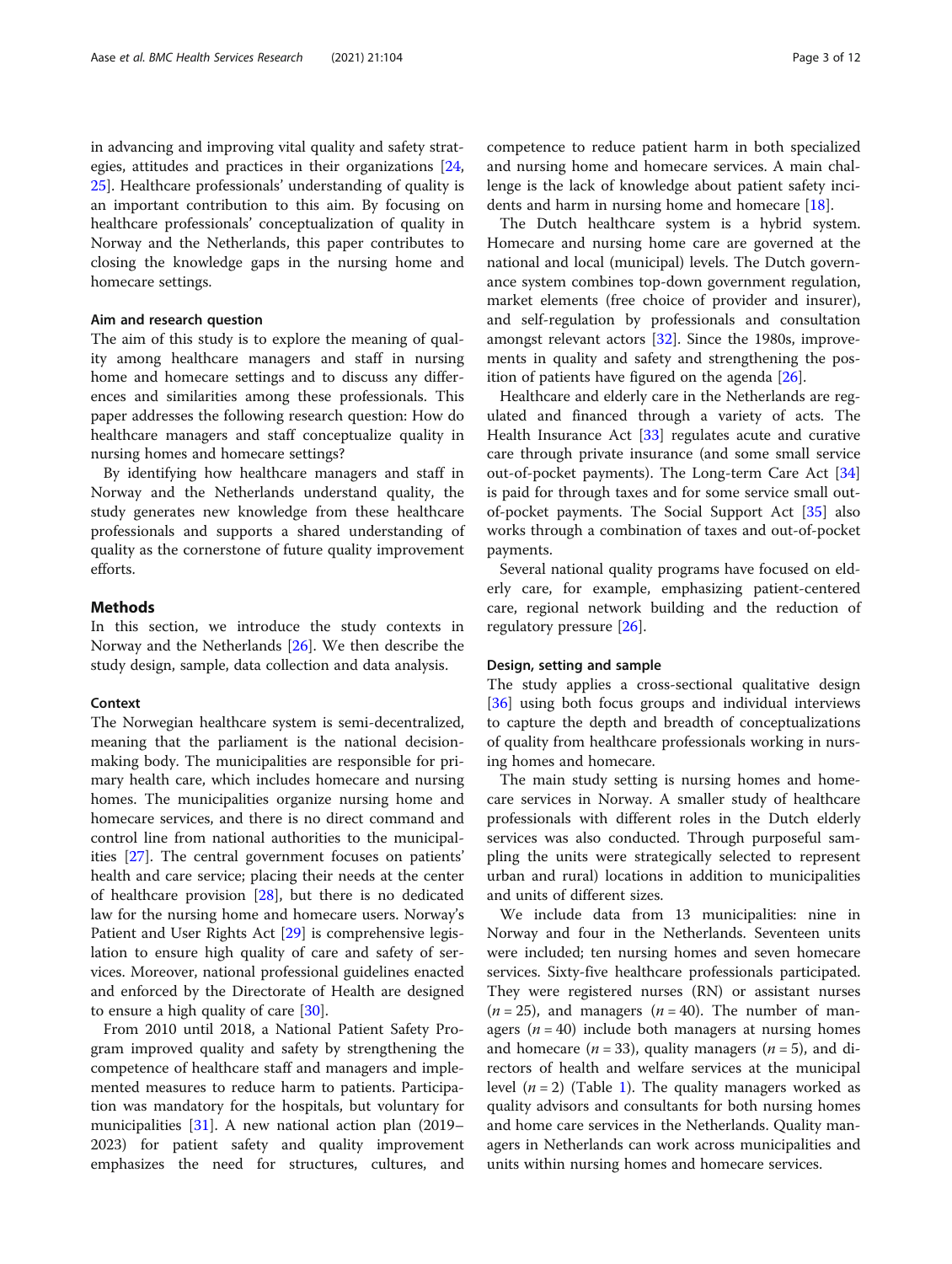#### <span id="page-3-0"></span>Table 1 Data Sampling and Setting

|                |             | (estimated N of inhabitants) | Units (n)                      | Staff (n)         | Managers (n)                                                 | Total (n)      |
|----------------|-------------|------------------------------|--------------------------------|-------------------|--------------------------------------------------------------|----------------|
| M1             | Norway      | $15 - 20,000$                | 1 HC (homecare)                | 6 (HCS)           | 4 (HC)                                                       | 10             |
| M <sub>2</sub> | Norway      | 70-75,000                    | 1 HC<br>2 NH<br>(Nursing home) | 5 (NH)            | 1(HC)<br>2(NH)<br>1 (Director of healthand welfare services) | 9              |
| M3             | Norway      | < 5000                       | 1 HC                           | $\mathbf{0}$      | 2(HC)<br>2 (NH)                                              | 4              |
| M4             | Norway      | $5 - 10,000$                 | 2 NH                           | 4 (HCS)<br>4 (NH) | 3(HC)<br>$3$ (NH)                                            | 14             |
| M <sub>5</sub> | Norway      | < 5000                       | Municipality level             | $\mathbf 0$       | 1 (Director of healthand welfare services)                   | 1              |
| M6             | Norway      | $10 - 15,000$                | 1 HC                           | $\circ$           | 2(HC)                                                        | $\overline{2}$ |
| M7             | Norway      | 130-135,000                  | 1 NH                           | 6 (NH)            | 9 (NH)                                                       | 15             |
| M <sub>8</sub> | Norway      | $15 - 20,000$                | 1 NH                           | $\mathbf 0$       | $1$ (NH)                                                     | 1              |
| M <sub>9</sub> | Norway      | 20-25,000                    | 1 HC<br>2 NH                   | $\mathbf{0}$      | 1(HC)<br>2 (NH)                                              | 3              |
| M 10           | Netherlands |                              | 1 HC                           | $\mathbf{0}$      |                                                              | $\mathbf{1}$   |
| M11            | Netherlands |                              | 1 NH                           | $\mathbf{0}$      | 3 Quality<br>Managers                                        | 3              |
| M12            | Netherlands |                              | 1HC                            | $\circ$           | 1 Quality manager                                            |                |
| M13            | Netherlands |                              | 1NH                            | $\mathbf{0}$      | 1 Quality manager                                            |                |
| Total          |             |                              | 17 (10NH, 7 HC)                | 25                | 40                                                           | 65             |

The COREQ Checklist is filled in (see Additional file [4\)](#page-9-0).

There are more participants in the Norwegian sample  $(n = 59)$  than in the Dutch sample  $(n = 6)$ , because the main component in the SAFE-LEAD project relates only to the Norwegian context. Both the municipalities and the units varied in size. The project leader (SW) in the SAFE-LEAD contacted the unit manager in each unit with a request to recruit contact persons within the units. Participants from each unit included both managers and staff. Each unit selected its participants for our study. No one who was recruited to participate declined.

#### Data collection

Data collection methods consisted of individual and focus group interviews with healthcare managers and staff. All researchers (IA, TJ, TS, BU, EHR, LHT, HB, LS and SW) in the.

SAFE-LEAD project participated in data collection and conducted all individual and focus group interviews. Two researchers (a moderator and an observer/secretary) conducted the focus group interviews; that lasted some 90 min. One researcher conducted the individual interviews that lasted approximately 45 min. One researcher (TJ) from the SAFE-LEAD project conducted the interviews with the Dutch participants. The Dutch researcher (HB) organized the recruitment and data collection in the Netherlands. Seven of the researchers (IA, TJ, TS, BU, EHR, LHT and LS) have clinical experiences and all have participated at some point in the SAFE-LEAD implementation. The research team has a

multidisciplinary background that includes nursing, safety science, health science, and health psychology. All have been trained and have expertise in qualitative methods. All data collection was performed at the participants' workplace during their regular working hours. The data collection was conducted from May 2017 to April 2018 according to semi-structured interview guides based on the "Organizing for Quality Framework" (OQ) [[37\]](#page-11-0), adapted to the Norwegian nursing home and homecare settings [[25\]](#page-10-0). The interview guides included topics related to several quality challenges: structure, culture, engagement, competence, care coordination and organizational politics, external demands, and physical design and technology (see Additional files [1](#page-9-0), [2](#page-9-0) and [3](#page-9-0)). The interview guides varied between healthcare managers and the staff and there were some differences in the questions about competence development; the managers explained how they facilitated competence development, while the staff described whether and how they got time and possibilities to enhance their competence. Nevertheless, the most important question  $-$  how they understood "quality in primary healthcare"— remained the same in all interviews.

Data collection consisted of 15 individual interviews, six focus group interviews with managers, and eight focus group interviews with staff in nursing homes and homecare. Malterud et al. [[38](#page-11-0)] suggest that the concept of information power should be used to guide adequate sample size for qualitative studies. We assessed that the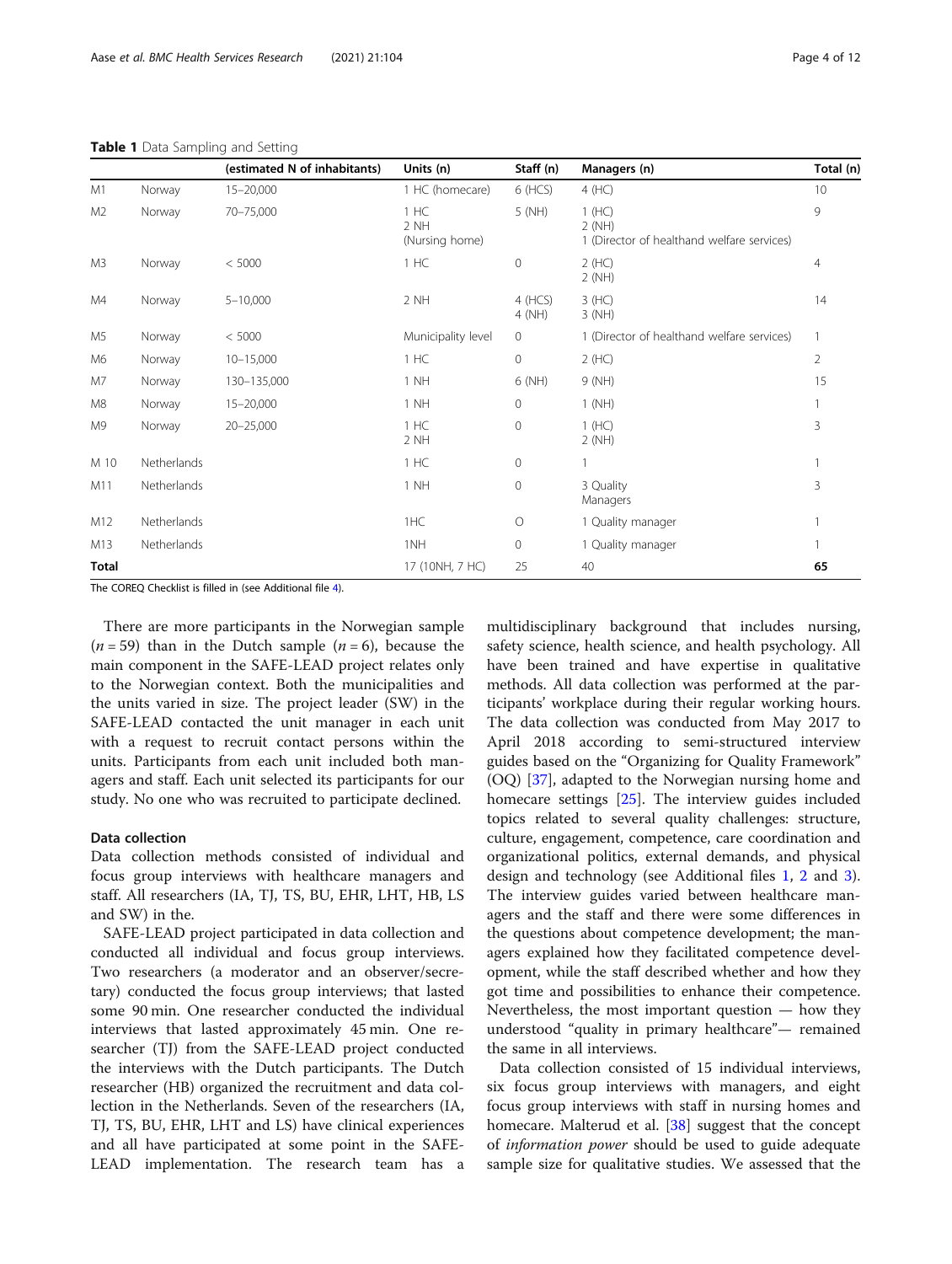sample had sufficient information power to conduct a sound analysis. According to Malterud et al. [\[38](#page-11-0)], having a specific research question and a relevant sample to explore it, using a theoretical framework as guidance, having high quality of the dialogue, and an in-depth case analysis strategy increase information power. We collected data until we reached saturation, implying that all perspectives had been covered and elaborated. All the data from both the individual interviews and the focus group interviews were audio recorded and transcribed verbatim.

#### Data analysis

Researchers in the SAFE-LEAD project conducted and analyzed both the Norwegian and Dutch interviews. We analyzed all of the data material according to conventional content analysis [\[39](#page-11-0)], to describe managers' and staff's conceptualization of quality in nursing homes and homecare. Conventional content analysis is an inductive methodology in which coding categories are derived directly from text data, and the researcher avoids using predefined categories. This methodology was considered appropriate, given the explanatory and open nature of our research question, asking how healthcare professionals understand and conceptualize quality in healthcare. Although the interview guides were based on the organizing for quality framework [\[37](#page-11-0)], they were semistructured, allowing an inductive analysis to be conducted. The categories in the framework were used as guidance to cover relevant aspects of quality in healthcare, while our analysis is based on the study research question.

All the transcripts from both focus group and individual interviews were handled manually and systematized in tables in a Word document without the use of any software for qualitative analysis.

The research team-members: IA, ER, TJ, TS, BU, EHR, LHT, LS, HB and SW contributed to the data analysis which started by identifying and initially coding data in the material about the respondents' "understanding of quality." The researchers IA, ER, TJ, TS, BU, EHR, LHT, LS, and SW read and then reread the transcribed material to get a perception of the quality aspects mentioned by the healthcare staff and managers and to find nuances and breadth in the data.

Two authors (IA/SW) derived codes that captured essential meanings and thoughts related to the research question. Codes with similar meanings were then grouped into categories and subcategories. To ensure trustworthiness in the analysis, the preliminary analysis and emerging categories were discussed face-to-face in several iterations of researcher meetings and SAFE-LEAD project meetings with all participants (IA, ER, TJ, TS, BU, EHR, LHT, LS, HB and SW). IA prepared and organized four face-to-face meetings with the research team, and two meetings with the whole SAFE-LEAD project group including the co-researchers. These meetings ensured that the researchers could recognize the results categories and content. After everyone agreed, we finalized the categories, subcategories and codes.

## Results

The analysis identified two categories and four subcategories that resonated across all participants, both managers and staff in individual and focus group interviews. The categories are labeled "professional issues: more than firefighting" (subcategories professional pride and competence) and "patient-centered approach: more than covering basic needs" (subcategories dignity and continuity).

When analyzing data, the categories for managers and staff were similar, but with some variations in the content of the sub-categories and codes. For example, when managers talked about competence they talked about deviation, reporting system, and education. In contrast, the staff talked about updated and regular information about new procedures, patients and organizational issues, time, equipment and training opportunities. There was general agreement among our participants, though we have included some quotes to show that there are slightly different views and divergences between Norway and the Netherlands.

The following sections present the two categories, with their corresponding sub-categories and codes (Table [2\)](#page-5-0).

## Professional issues: more than putting out fires

This study shows that the participants conceptualized quality as more than putting out fires, focusing on ongoing processes related to professional pride and competence. They illuminated that poor quality was often associated with a sense of being under pressure from external demands and cited several times when they had acted on these demands to remain professional and to offer the best quality of care to the patients, for instance by making time for them to have their hair and nails done.

#### Professional pride

The participants identified professional pride as an important dimension of quality in primary healthcare. The nurses were proud of their ability to offer high-quality care to each patient. They described quality as good when they took responsibility for their work and had time to exchange ethical reflections with their colleagues. These reflections were, for example, related to patient care, cooperation with next of kin and the resolution of dilemmas about scarce resources and insufficient time for each patient. The staff reported that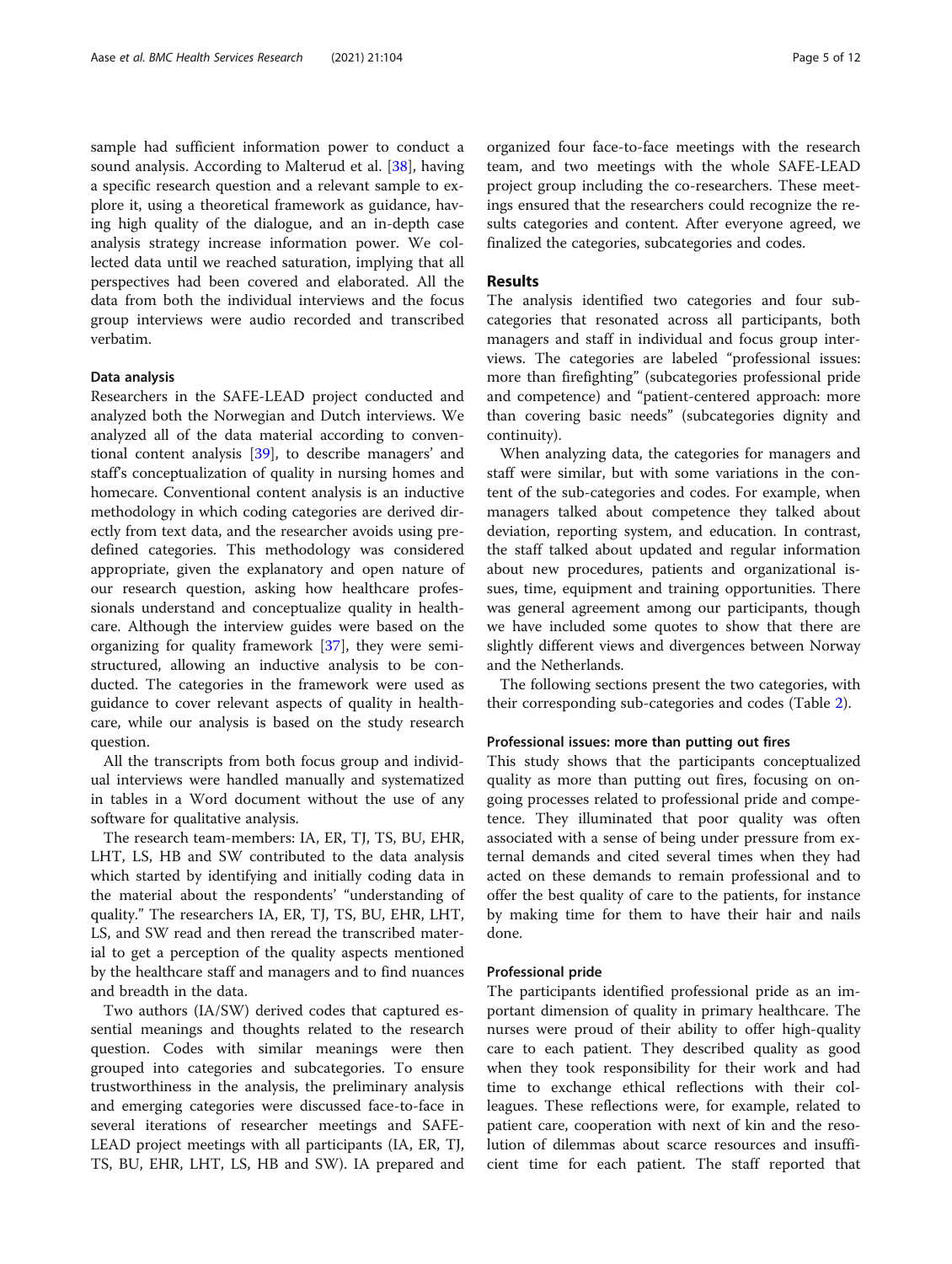<span id="page-5-0"></span>

|  |  | Table 2 Categories, Sub-Categories and Codes |  |  |
|--|--|----------------------------------------------|--|--|
|--|--|----------------------------------------------|--|--|

| <b>Categories</b>                                         | <b>Sub-Categories</b>   | Codes                                                      |  |
|-----------------------------------------------------------|-------------------------|------------------------------------------------------------|--|
| Professional issues: more than putting out fires          | Professional pride      | Responsibility<br>Ethical reflection<br>Being professional |  |
|                                                           | Professional competence | Training<br>Information<br>Deviation and indicators        |  |
| Patient-centered approach: more than covering basic needs | Continuity              | Cooperation<br>Common understanding<br>Common tools        |  |
|                                                           | Dignity                 | Patient first<br>Personalized care<br>Secure and good care |  |

professional pride was important for providing highquality care and equated with being a good "fellow human." The managers cited professional pride as giving care of highest quality, professionalism and having enough staff to attend to patients. The motivation of managers and staff resulted from providing patients with the extra service. This was at the heart of their conceptualization of "quality work." In the words of one manager:

"Quality is not just firefighting, it is when we do this extra for the patient, then I am proud of my work" (Manager, Norwegian NH, M4).

Managers talked about being a good motivator for the staff, to have enough staff at work, and manage periods with sick leave as prerequisite for providing care quality to their patients. They also highlighted the importance of spending more time with and being visible to their staff. Managers argued the patients would benefit from better care as a result of this leadership approach. Moreover, they argued that checklists and reporting on indicators were mandatory activities, often without added value for the patient, hence it did not contribute to a sense of professional pride. Some talked about the benefit of not using time on completing checklists, because they preferred face-to-face time with the patients. One participant from the Netherlands commented that checklist registration is different from what staff are doing, because:

"the people who are working daily with the elderly people they do not always think about quality, but they are nevertheless doing quality work" (Quality manager, Dutch NH, M13).

Findings also indicate that when participants see the function of the checklist or indicator, they see the added value (e.g., medication safety). Other participants noted that quality of care improved when the staff customized tasks to their patients' preferences.

## Professional competence

Conceptualization of quality was closely related to professional competence. Both managers and staff talked about the importance of having the competence for the provision of quality care. Some managers talked about the challenges of sharing knowledge within the unit because there were so many part-time employees. The staff had a constant need for updating, learning and training on new procedures due to new and advanced treatment options for the patients treated in the municipalities.

Two examples are dialysis and immunotherapy. A few years ago, in Norway, only hospitals provided these treatments; today these are provided to patients at home or in nursing homes. These tasks require high nursing competence, the resources to use certain procedures, and compliance with procedures and regulation. Competence as a quality dimension, especially among managers, was linked to having the right professionals in the right place at the right time. There also had to be enough nurses to attend to patients with special needs. Moreover, the managers highlighted that staff needed to be empowered, independent, and "self-propelled." According to a nursing home manager:

Quality of care depends on regulations being followed, and that we can trust the staff to follow the rules and procedures. (Manager, Norwegian NH, M2)

At the same time, the staff insisted that high quality of care was depended on them receiving sufficient training to meet requirements and understand new forms for treatment. In addition, the staff often needed more information to do a better job and to improve service quality.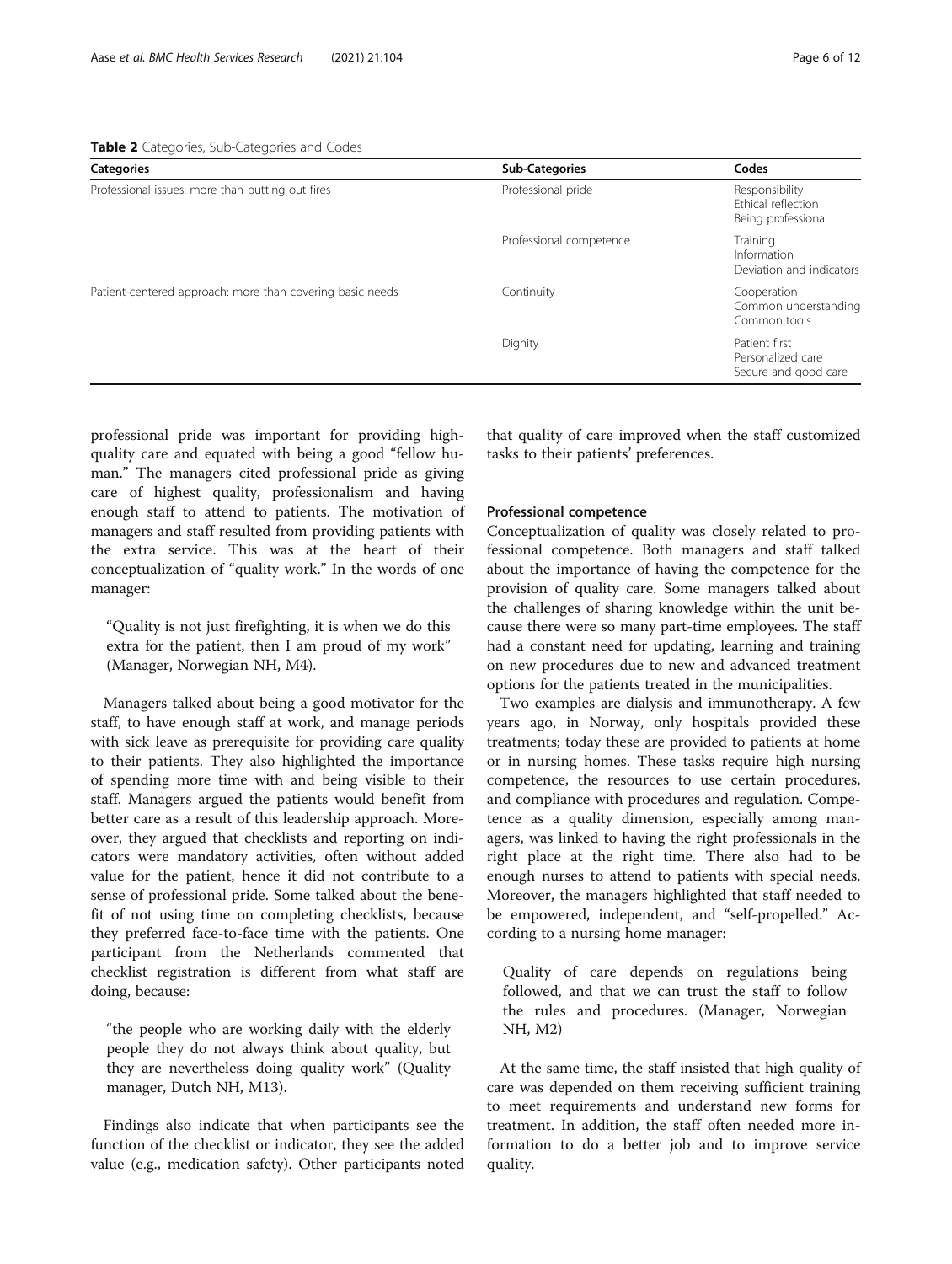Both managers and staff emphasized the need for higher competence in medication administration, checklist registration, documentation and nursing procedures such as nutrition guidelines. The staff was trained on new procedures, documentation systems, as well as the error reporting system to build competence. They cited the importance of training to be confident and to enjoy their work. It seemed important for the staff to trust their competence. This included updated and regular information about new procedures, patients and organizational issues. The staff asked for courses to maintain and develop their competence. Most of the participants talked about the necessity to report deviations not only regarding serious events but also near misses to improve quality in healthcare.

Participants from the Netherlands had several quality indicators, but this was less common among the Norwegian sample. All participants emphasized the importance of procedures with documentation and registration but complying with procedures and registration was not enough to ensure quality of care. One manager said:

"Quality cannot be measured on a tablet, it is not the basic functions and measurement that represent quality for a patient, but it is the dignity and empowerment that make the difference," (Manager, Norwegian NH, M7)

The Dutch participants also mentioned the importance of staff having a sense of ownership of their work. They stated that each healthcare professional must know what to do and why in order to offer the best care to their patients.

## Patient-centered approach: more than covering basic needs

The category patient-centered approach includes the sub-categories continuity and dignity.

## **Continuity**

The participants conceptualized quality in relation to the predictability and continuity of care. Continuity of care by ensuring a low staff-to-patient ratio was important, both for themselves and for the patients. Continuity of care contributed to their feeling of doing a better job for the patients.

Cooperation emerged from the data as an important dimension in the participants' conceptualization of quality. All participants mentioned the importance of a collaborative workplace, where it was physically and socially easy to obtain help and support. They talked about cooperation intra-professionally within the nursing unit, and inter-professionally with physicians, physiotherapists, social workers, professionals, and politicians.

From the managers' point of view, the quality of care depended on cooperation among professionals, exchange of experiences and professional support within and across units. For example, managers advocated for teamwork as essential in the "everyday rehabilitation" of patients. The quality of a patient's rehabilitation was based on teamwork, because patients need to be as physically active as possible, implying the need for a shared understanding of sound care within the team, and a good dialogue between the professionals and the patients. Both managers and staff wanted to see more cooperation with the physiotherapist and the occupational therapist. As one manager said:

"I am not satisfied (happy) with the fact that physio and occupational therapists do not work shifts. That leads to poor quality." (Manager, Norwegian HC, M9)

The healthcare staff supported each other and sometimes covered each other's tasks at the busiest times. The cooperation made them feel more secure in their work, and they argued that it contributed to improving the quality of care. In the Netherlands, interprofessional teams in which each profession contributed supplementary knowledge and perspectives was highlighted as important for quality of care. Both managers and staff reported that interprofessional communication was associated with better quality. This was also evident in the Norwegian sample. In the words of a homecare manager:

… a culture to share experiences and learn from each other, we talk a lot about it, how can you learn from each other. What in the world are some doing since they manage to get patients on their feet, while others cannot? (Manager, Norwegian HC, M2).

Conceptualization of quality was also linked to cooperation in terms of common tools for documentation. The soundness of quality depended on the ability to use documentation systems between care levels and to secure medical records and discharge summaries at the time of transfer. All participants talked about incomplete or inaccurate medication lists, often resulting in the wrong pills and medication being dispensed to the patients. They asked for more reliable communication and cooperation. Some participants cited the usefulness of ehealth and "mobile care," which gave immediate answers to their questions.

## Dignity

Dignity was an important category in the conceptualization of care quality. The participants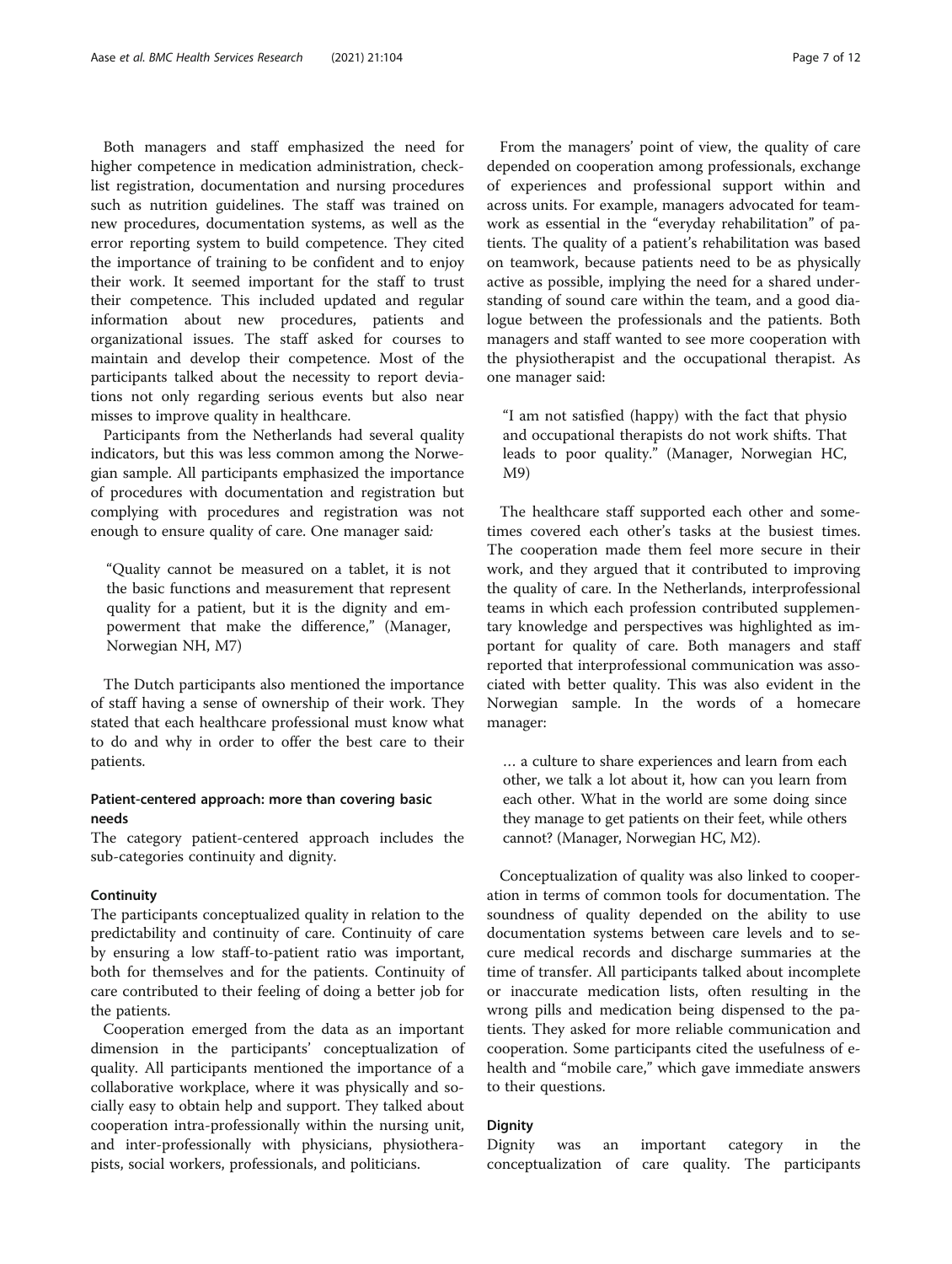insisted that the quality of care depended on patients being treated with dignity. They stated that good quality care, or "personalized care," puts patient first.:

"The patients should receive services with good and sufficient quality, and this should be provided with dignity." (Staff, Norwegian NH, M2)

The staff articulated the need for giving the patients valuable treatment and care that protected patients' dignity. In other words, patients should be able to choose their activities, nutrition and caregivers. Dignity also pertained to their intention of enabling patients to live meaningful lives. At the same time, healthcare staff were mindful of what is most clinically effective for their patients, which sometimes created professional dilemmas. For example, some patients preferred to stay in bed even though they would benefit from physical activity. Some managers in both countries talked about quality as something that was more than measurable or tangible:

It is not basic functions and measurements that represent quality for a patient in a long-term institution. To carry out one's life, i.e. the end of life, with a dignity and a co-determination that makes you feel alive until the end. It's not about your blood sugar or talking to a doctor or annual checkups and that kind of things. (Manager, Norwegian NH, M4).

In our organization, we think that patients' wellbeing should be prioritized above all. This discussion is ongoing - over and over again, which risks can we take for the patients and their well-being [what is the consequence]. (Quality Manager Dutch HN, M11)

The participants also conceptualized quality in terms of the provision of "best practice," meaning that they constantly needed to make many small changes to provide optimal care, because best practices change with time. Another way to put "the patients in the center" was to sit with them while they are and to keep their rooms tidy and welcoming.

We are really serious about putting the client in the center - we have to do this. We must do this. Otherwise we have to say the client has lost. (Quality Manager Dutch HC, M12)

## **Discussion**

This section summarizes the key findings and comparisons with the research and literature. We use the Organization of Quality framework [\[37](#page-11-0)] as our theoretical lens.

The results show that conceptualization of quality in nursing homes and homecare entails more than doing the "checklists," having the necessary competence, and collaborating within and across units and levels. Professional pride and treating the patients with dignity emerged from our study as fundamental quality dimensions as seen from perspectives of managers and staff. Quality of care in the nursing homes and homecare settings is understood as more than putting out fires, it is by having the "right competence," cooperating, and ensuring continuity and predictability for patients who are being served by healthcare providers.

## The importance of "soft dimensions" in conceptualization of quality

Comparing our results with quality dimensions appearing in definitions by IOM [[20\]](#page-10-0), we see that continuity, safety, timeliness, and patient-centered care are similar to elements described in our study. However, some interesting differences need some reflection. Since "quality in healthcare" has become a powerful driver of health policy with a set of measurable indicators in several countries, it is important to illuminate the complexity of this concept which includes several softer dimensions (dignity, professional pride), identified in our study. This is consistent with previous research in hospitals [[5,](#page-10-0) [8](#page-10-0)], nursing homes and homecare [[7\]](#page-10-0). Among the quality challenges that service providers need to address to improve the quality of care  $[24, 36]$  $[24, 36]$  $[24, 36]$ , our findings fit most with the soft dimensions: "engagement," "competence" and "culture" [[25](#page-10-0), [37](#page-11-0), [40](#page-11-0)] in the Organizing for Quality framework. The challenges regarding "engagement" or "enthusiasm" [[25,](#page-10-0) [37](#page-11-0)] are similar to our result regarding the subcategories of professional pride (responsibility, ethical consideration and being professional) and of dignity (personalized care, patient first and secure and good care). The cultural and competence challenges in the framework, centered on building common values, knowledge, and learning [[25](#page-10-0), [37](#page-11-0)], have similar content as the subcategories; professional competence and continuity and their codes in our study (e.g., cooperation, common understanding and training).

These soft dimensions of quality, supported in earlier research [\[5](#page-10-0), [7,](#page-10-0) [8](#page-10-0)], cannot be easily measured, but they are important for healthcare managers' and staff's experience of providing quality care and needs to be reflected in healthcare systems effort to improve the quality of service in nursing homes and homecare. This relates to the study by Bouwman et al. [[6\]](#page-10-0) who found a disparity between the perspectives of patients and regulators on healthcare quality, and with Nunes et al. [\[8](#page-10-0)] who advocated for a move from project-based and systematic thinking about quality improvement to balancing the simultaneous working on opposing ideas. The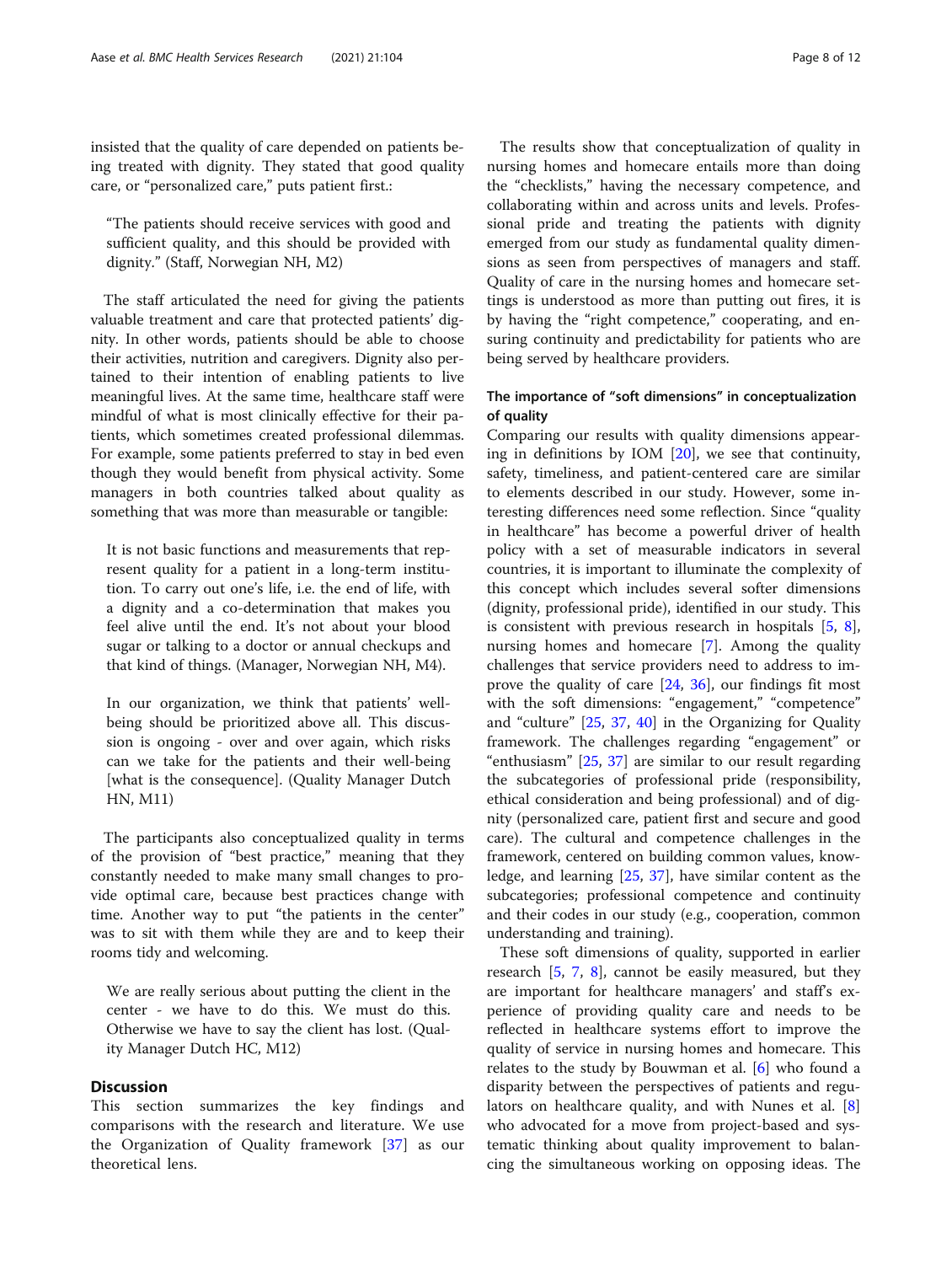softer dimensions may also be in line with patient and family perspectives on quality in nursing homes and homecare; Bouwman et al. [[6\]](#page-10-0) found that patients seem to tolerate clinical errors more than relational deficiencies in care provision. Managers need to understand what healthcare staff appreciate and consider important for doing a good job and to ensure quality of their services [[8\]](#page-10-0). Our findings have some similarities with human resource management where, for example, Dieleman et al. [\[41\]](#page-11-0) identify increased knowledge and skills, and health workers' motivation as essential in human resource management. Motivations for health workers were their awareness of local problems and staff empowerment, their acceptance of new information and the creation of a sense of belonging and respect [\[41](#page-11-0)]. We found that healthcare staff are interested in going the extra mile for their patients, which includes protecting patients' dignity and safeguarding their own professional pride, but in line with Gallagher et al. [[42\]](#page-11-0) they need sufficient support and resources to operationalize dignity in their everyday practice.

In their editorial, Swinglehurst et al. [[15\]](#page-10-0) argue in favor of rethinking quality in health care, stating that "every act of health care is an opportunity for unique tailoring rather than a 'one-size-fits all' prescription and it is this response to the complexity of each situation that marks out high quality care" (p.5). This is supported by our findings about the importance of providing each patient with continuity of care, dignity and personalized care. Also, in line with our findings, Vincent and Amalberti [[2\]](#page-10-0) highlight the cumulative effects of performing intangible services for the patients, such as treating them with dignity and respect, as important for quality. At the same time, our results differ from those of Fatima et al. [[43\]](#page-11-0), whose review found that service quality in healthcare was most often measured by technical and functional dimensions focusing on the tangible. Taking our results into account, a strong attention to measurable quality without acknowledging the importance of the intangible will most likely create tensions and dilemmas for healthcare staff and managers in the course of performing ordinary care [[9](#page-10-0)].

#### Acknowledging differences in quality conceptualization

Wiig et al. [\[5](#page-10-0)], comparing the conceptualization of quality among the macro (policy maker), meso (manager) and micro (staff) levels and countries in hospital settings, found that the conceptualization at the micro level differed from those at the meso and macro levels. Consistent with our findings, nurses at the micro level often linked high-quality care to softer dimensions of quality such as patient-centered care, talking with the patients, and the physical environment [\[5](#page-10-0)]. Managers, however, seemed more preoccupied than staff with external factors, indicators, and measurements. Although the managers in our study were more likely than staff to emphasize the importance of checklists and indicators, both groups seemed to value time to provide the little "extra." However, for managers, this implied making the time to encourage and interact with their staff; for the staff this meant having time to talk with and provide high-quality care to their patients. These aspects were part of the professional pride that both managers and staff mentioned in their conceptualization of quality in nursing homes and homecare in our study, as well as in hospitals [[5\]](#page-10-0).

Thus, as in the study by Wiig et al. [\[5\]](#page-10-0), our study shows that the main dimensions emphasized by managers and staff in their conceptualization of quality are similar, but there are differences in the way in which they talk about and act on these dimensions. Findings from our study echo Kelly et al.'s [\[44](#page-11-0)] interdisciplinary study "Unmasking quality: exploring meanings of health by doing art." They revealed how quality in healthcare has many potential meanings and interpretations. They explored and challenged the dominant reductionist meanings of quality and argued that conceptualization must place more emphasis on describing quality and less on measuring it through structural-oriented metrics. It is essential to acknowledge and generate new knowledge about the differences in these quality conceptualizations of as a foundation for improvement work in nursing homes and homecare settings.

## Is there a need for a broader quality conceptualization?

In our result the subcategories "continuity" and "dignity" showed the importance of supporting patients and allowing them to choose their activities, nutrition and the professionals caring for them. In line with our findings, Aase et al. [[45\]](#page-11-0) argue that the continuity dimension of quality needs to reflect professional and good nursing care. Furthermore, it should include ethical and relational considerations, the time dimension, observations and organization, and meet the challenges of virtual follow-up and documentation across system levels [\[45](#page-11-0)]. In this way, continuity can create spaces and opportunities in meeting patients and their relatives, where the nurse exercises comprehensive care in a health service with increased demands for efficiency, technology and economy  $[46, 47]$  $[46, 47]$  $[46, 47]$  $[46, 47]$ .

The conceptualization of quality in healthcare in our study emphasizes the importance of understanding people's experience of quality to succeed in quality improvement interventions. Based on our results, we argue there is a need for a more holistic understanding of quality, which integrates both the structural (well-functioning IT systems, documentations, indicators, and responsibilities), and the softer dimensions (professional pride,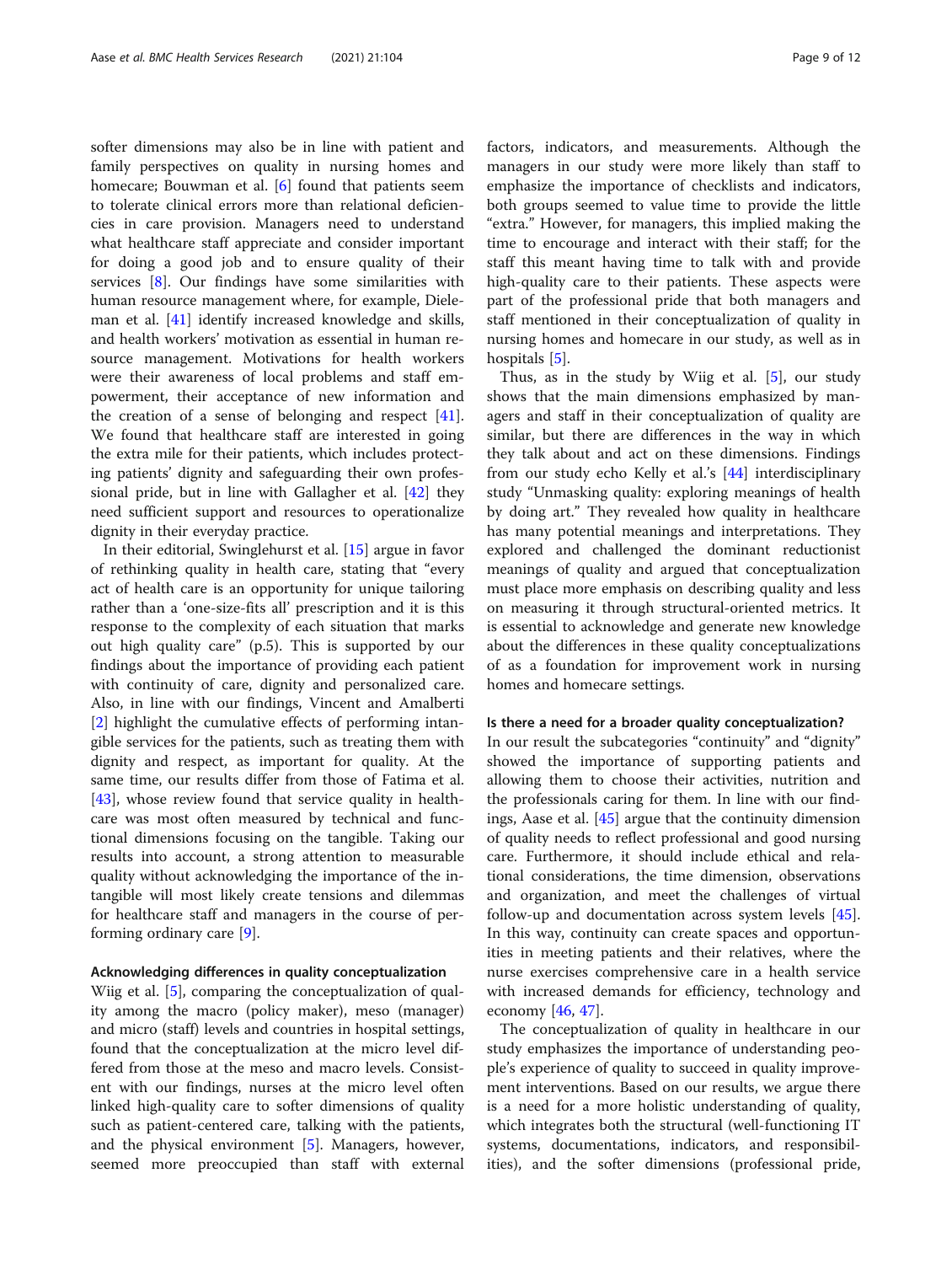<span id="page-9-0"></span>dignity) of quality to cover what healthcare professionals include in their meaning of delivering services of high quality. A recent scoping review of the development of a framework to describe patient and family harm, highlights a wide range of components of experiences of disrespect which may influence the quality of healthcare [[48\]](#page-11-0). This framework may help to prevent non-physical harm and protect the dignity and continuity of care.

Both Norway and the Netherlands have national quality indicators, which the participants need to register as part of their work. In Norway there are fewer quality indicators related to nursing homes and homecare settings, than in specialist healthcare. The Dutch healthcare system has developed numerous indicators in healthcare, and the data in our study shows that those indicators are more prominent in the minds of the Dutch than of the Norwegian participants. This is likely because of the larger amount of indicator use, but at the same time, the Dutch participants stressed patient-centered care [[14\]](#page-10-0). If healthcare professionals are familiar with indicators and if those indicators appear meaningful, they may be considered an important part of their conceptualization of quality of care.

## Limitations

This study has several limitations that must be taken into account. First, several researchers contributed to the data collection and the analysis. This can be both a strength and a limitation, but we ensured trustworthiness by organizing analysis meetings and discussions among the researchers during the analysis of the results.

Second, the sample consisted of registered nurses and nursing assistants; no physicians or patients were included. We know from previous research that nurses and physicians have different perspectives of quality [[5\]](#page-10-0), and we suggest conducting further studies to explore other healthcare professionals' and patients' conceptualization of quality in nursing homes and homecare.

Third, the Dutch sample in our study had fewer participants than the Norwegian study, which adds bias to the sample. However, the Dutch results were not used for comparative purposes, but rather to add breadth and insight to the results.

Fourth, given the qualitative approach and the purposeful sample in this study the results may have limited generalizability. However, the diversity of the nine Norwegian municipalities in the sample paint a clear picture of Norway's municipal context. Furthermore, we have described the context and settings so that other researchers can determine whether or not the results are transferable to other healthcare contexts and countries.

## Conclusion

In this study, we have explored how staff and managers in nursing homes and homecare conceptualize quality. Quality in these settings is understood by healthcare professionals as being both proud of and having dignity in their professional work. Quality is conceptualized as an ongoing process that depends on having the "right competence," and the ability to cooperate with other professional groups that places the patient at the center of all activities. Quality dimensions of structural characteristics (system, documentation) and softer dimensions (dignity, relations) are important for healthcare professionals' conceptualization of quality and should be considered in improvement activities and in daily practice. Softer dimensions of quality are challenging to measure, but further research may focus on the possibilities to transform them into measurable and relevant indicators in the healthcare.

Future researchers should include patients' perspectives of quality in nursing homes and homecare. This might reveal differences among the perspectives of staff, their managers, and their patients [[5](#page-10-0)]. It may also reveal differences between patient groups in homecare and in nursing homes. Identifying these differences and new perspectives can form a basis for future service planning, organizing, and improvement.

#### Supplementary Information

The online version contains supplementary material available at [https://doi.](https://doi.org/10.1186/s12913-021-06104-0) [org/10.1186/s12913-021-06104-0.](https://doi.org/10.1186/s12913-021-06104-0)

Additional file 1. Interview guide - context individual. Interview guide used in individual interviews of managers in Norway and the Netherlands.

Additional file 2. Interview quide focus group employees. Interview guide used on focus. Group interviews of employees in Norwegian nursing homes and homecare services.

Additional file 3. Interview guide managers. Interview guide used on focus group interviews of managers in Norwegian nursing homes and homecare services.

Additional file 4. COREQ checklist.

## Abbreviations

NH: Nursing home; HC: Homecare

#### Acknowledgements

The authors thank the managers and the staff of the participating nursing home and homecare for participating in the study.

#### Authors' contributions

IA and SW, and ER were responsible for designing the study. IA, SW, ER, TJ, TS, BU, EHR, LTS, and LS collected the data and contributed to the first step of the analysis. IA and SW conducted the main analysis with categorization of data. IA wrote the first draft, in close collaboration with SW and ER. All authors commented on and revised drafts of the manuscript. All authors approved the final manuscript.

#### Funding

The work is part of the Improving Quality and Safety in Primary Care – Implementing a Leadership Intervention in Nursing Homes and Homecare'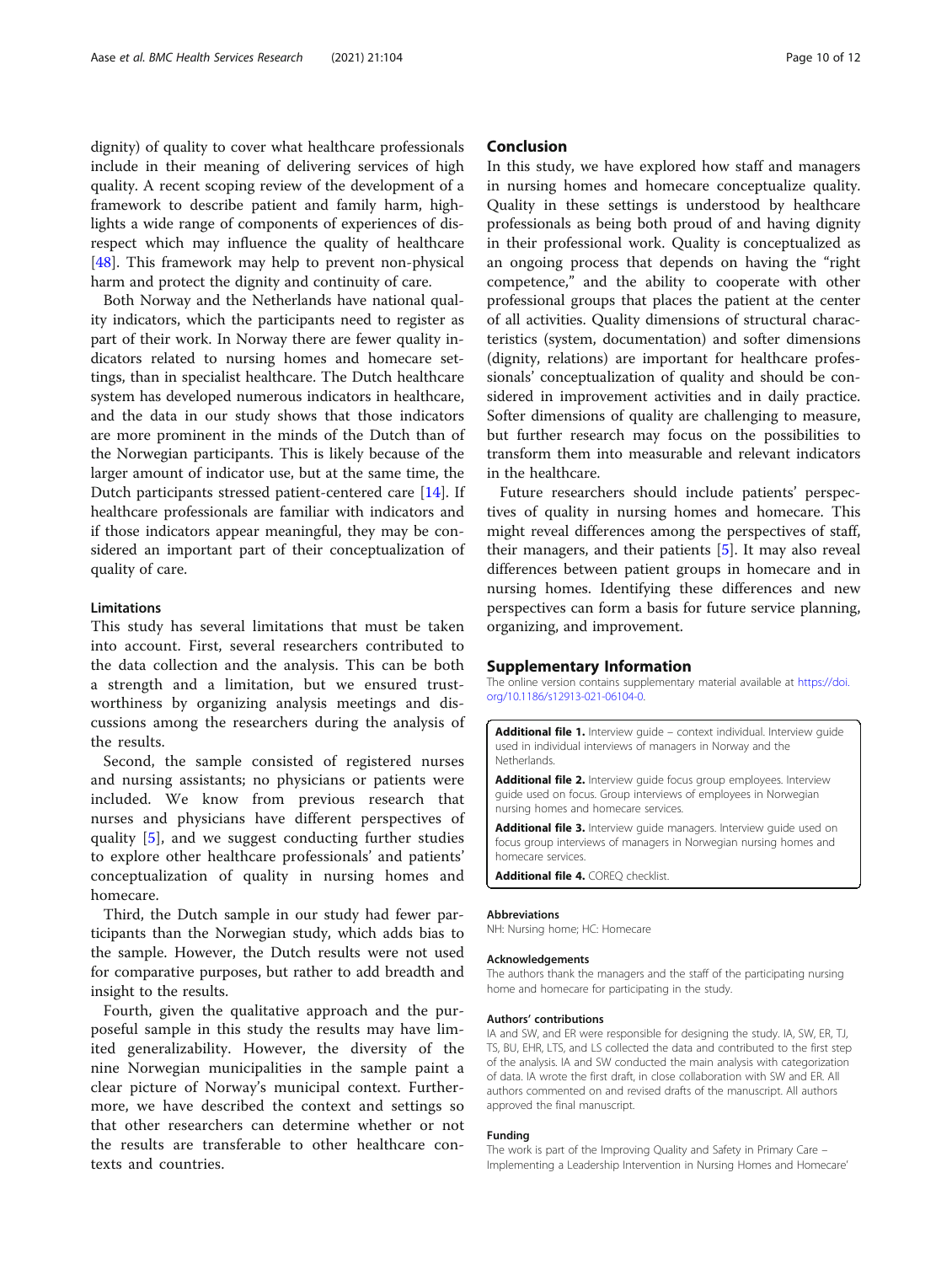<span id="page-10-0"></span>(SAFE-LEAD) project, which has received funding from the Research Council of Norway's program HELSEVEL (grant agreement no. 256681/H10), and the University of Stavanger. The funding body played no role in the design of the study, data collection, analysis, or in writing the paper.

#### Availability of data and materials

The data material is available on request from the corresponding author.

#### Ethics approval and consent to participate

The Regional Committees for Research Ethics in Norway considered that the study was not governed by the Health Research Act. The Norwegian Social Science Data Services approved the study in two phases (Phase 1: NSD, ID 52324; Phase 2: NSD, ID 54855). The study followed the Helsinki Declaration, and all participants gave individual informed written consent to take part in the study.

## Consent for publication

Not applicable.

#### Competing interests

Author SW is associate editor of BMC Health Services Research. The other authors declare that they have no competing interests.

#### Author details

<sup>1</sup>SHARE- Centre for Resilience in Healthcare, Faculty of Health Sciences, University of Stavanger, Stavanger, Norway. <sup>2</sup>Førde municipality, Førde, Norway. <sup>3</sup>Department of Health and Nursing Sciences, University of Agder, Kristiansand Municipality, Kristiansand, Norway. <sup>4</sup>Stavanger municipality, Stavanger, Norway. <sup>5</sup> Erasmus School of Health Policy and Management, Erasmus University, Rotterdam, the Netherlands.

## Received: 31 October 2019 Accepted: 20 January 2021 Published online: 30 January 2021

#### References

- 1. Doyle C, Lennox B, Bell D. A systematic review of evidence on the links between patient experience and clinical safety and effectiveness. BMJ Open. 2013;3:e00157.
- 2. Vincent C, Amalberti R. Safer healthcare, strategies for the real world. Switzerland: Springer Open; 2016.
- 3. Dwarswaard J, van de Bovenkamp H. Self-management support: a qualitative study of ethical dilemmas experienced by nurses. Patient Educ Couns. 2015;98(9):1131–6.
- 4. Van de Bovenkamp H, Dwarswaard J. The complexity of shaping selfmanagement in daily practice. Health Expect. 2017;20(5):952–60.
- 5. Wiig S, Aase K, von Plessen C, Burnett S, Nunes F, Weggelaar AM, Anderson-Gare B, Calltorp J, Fulop N, For QUASER team. Talking about quality: exploring how «quality» is conceptualized in European hospitals and healthcare systems. BMC Health Serv Res. 2014;14:478.
- 6. Bouwman R, Bomhoff M, Robben P, et al. Is there a mismatch between the perspectives of patients and regulators on healthcare quality? A survey study. J Patient Saf. 2017. [https://doi.org/10.1097/PTS.0000000000000413.](https://doi.org/10.1097/PTS.0000000000000413)
- 7. Nunes FG, Robert G, Weggelaar-Jansen AM, Wiig S, Aase K, Karltun A, Fulop NJ. Enacting quality improvement in ten European hospitals: a dualities approach. BMC Health Serv Res. 2020;20:658.
- 8. Farr M, Cressey P. Understanding staff perspectives of quality in practice in healthcare. BMC Health Serv Res. 2015. [https://doi.org/10.1186/s12913-015-](https://doi.org/10.1186/s12913-015-0788-1) [0788-1.](https://doi.org/10.1186/s12913-015-0788-1)
- 9. Wiig S, Aase K, Storm M, Gjestsen M, Harthug S, Solheim M, Robert G, Fulop N. Investigating the use of patient involvement and patient experiences in quality improvement in Norway: reality or rhetoric? BMC Health Serv Res. 2013;13(206). <https://doi.org/10.1186/1472-6963-13-206>.
- 10. Reach G. Simplistic and complex thought in medicine: the rationale for a person-centered care model as a medical revolution. Patient Prefer Adherence. 2016;10(449):449–57. <https://doi.org/10.2147/PPA.S103007>.
- 11. Bishop AC, Macdonald M. Patient involvement in patient safety: a qualitative study of nursing staff and patient perceptions. J Patient Saf. 2014;13(2):82–7 [https://doi.org/10.1097/PTS.0000000000000123.](https://doi.org/10.1097/PTS.0000000000000123)
- 12. Friedman A, Howard J, Shaw EK, Cohen DJ, Shahidi L, Ferrante JM. Facilitators and barriers to care coordination in patient-centered medical

homes (PCMHs) from coordinators' perspectives. J Am Board Family Med. 2016;29(1):90–101 <https://doi.org/10.3122/jabfm.2016.01.150175>.

- 13. Ree E, Wiig S, Braithwaite, Aase I. To what degree and how do healthcare professionals in nursing homes and homecare practice user involvement? A mixed methods study. Tidsskrift Omsorgsforskning. 2020;6(2):119–36.
- 14. Van de Bovenkamp HM, Stoopendaal A, van Bochove M, Bal R. Tackling the problem of regulatory pressure in Dutch elderly care: the need for recoupling to establish functional rules. Opent extern Health Policy. 2020; 124(3):275–81.
- 15. Swinglehurst D, Emmerich H, Maybin J, Park S, Quilligan S. Confronting the quality paradox: towards new characterisations of 'quality' in contemporary healthcare. BMC Health Serv Res. 2015. [https://doi.org/10.1186/s12913-015-](https://doi.org/10.1186/s12913-015-0851-y) [0851-y.](https://doi.org/10.1186/s12913-015-0851-y)
- 16. Hanefeld J, Powell-Jackson T, Balabanova D. Understanding and measuring quality of care: dealing with complexity. Bull World Health Organ. 2017; (published online, March 20. (Accessed 18 Apr 2017)).
- 17. Travaglia JF, Nugus PI, Greenfield D, Westbrook JL, Braitwaite J. Visualising differences in professionals' perspectives on quality and safety. BMJ Qual Saf. 2012;21:778–83.
- 18. Darzi L, Johnson A. High quality care for all: NHS next stage review final report, vol. 7432. London: The Stationery Office; 2008.
- 19. The Norwegian Directorate of Health. Nasjonal handlingsplan for pasientsikkerhet og kvalitetsforbedring 2019–2023 [Norwegian]. Oslo: Ministry of Health and Care Services; 2019.
- 20. Institute of Medicine (IOM). Crossing the quality chasm: a new health system for the 21st century. Washington DC: National Academies Press; 2001.
- 21. The Norwegian Directorate of Health. National strategy for quality improvements in health and social services (2005-2015). Oslo: Directorate of Health; 2005.
- 22. Ministry of Health and Care Services. Meld.St. 26 (2014-2015) Fremtidens primærhelsetjeneste- nærhet og helhet [Norwegian]. Oslo: Ministry of Health and Care Services; 2014.
- 23. Wkkgz (Wet kwaliteit, klachten en geschillen zorg). (chapter 2 art 2 a,b,c) (Dutch) Overeid.nl. 2019. [https://wetten.overheid.nl/BWBR00371](https://wetten.overheid.nl/BWBR0037173/2019-05-01) [73/2019-05-01.](https://wetten.overheid.nl/BWBR0037173/2019-05-01)
- 24. Wiig S, Ree E, Johannessen T, Strømme T, Storm M, Aase I, et al. Improving quality and safety in nursing homes and home care: the study protocol of a mixed-methods research design to implement a leadership intervention. BMJ Open. 2018. [https://doi.org/10.1136/bmjopen-2017-020933.](https://doi.org/10.1136/bmjopen-2017-020933)
- 25. Johannessen T, Ree E, Strømme T, Aase I, Bal R, Wiig S. Designing and pilot testing of a leadership intervention to improve quality and safety in nursing homes and home care (the SAFE-LEAD intervention). BMJ Open. 2019. <https://doi.org/10.1136/bmjopen-2018-027790>.
- 26. Johannessen T, Ree E, van de Bovenkamp H, Bal R, Wiig S. Reviewing macro-level factors for understanding quality and patient safety improvements effort across countries. In: Haugen S, Barros A, Gulijk CV, Kongsvik T, Vinnem J, editors. Safety and reliability – safe societies in a changing world. London: CRC Press; 2018. p. 205–11.
- 27. Ringard Å, Sagan A, Sperre Saunes I, Lindahl AK. Norway: health system review. Health Syst Transit. 2013;15(8):1–162.
- 28. Ministry of Health and Care Services. Meld. St. 34. (2015–2016) Verdier i pasientens helsetjeneste. Melding om prioritering [Norwegian]. Oslo: Ministry of Health and Care Services; 2015.
- 29. Patient and User Rights Act. 1999. [https://lovdata.no/dokument/NL/lov/1](https://lovdata.no/dokument/NL/lov/1999-07-02-63) [999-07-02-63.](https://lovdata.no/dokument/NL/lov/1999-07-02-63) Accessed 29 Oct 2019.
- 30. The Norwegian Directorate of Health. Om kvalitet og kvalitetsindikatorer. 2014. [https://www.helsedirektoratet.no/statistikk/statistikk/](https://www.helsedirektoratet.no/statistikk/statistikk/kvalitetsindikatorer/om-kvalitet-og-kvalitetsindikatorer) [kvalitetsindikatorer/om-kvalitet-og-kvalitetsindikatorer](https://www.helsedirektoratet.no/statistikk/statistikk/kvalitetsindikatorer/om-kvalitet-og-kvalitetsindikatorer). Accessed 29 Oct 2019.
- 31. The Norwegian Directorate of Health. Patient safety program in Safe Hands 24–7. Strategy 2014–2018 [in Norwegian]. 2014. [http://www.](http://www.pasientsikkerhetsprogrammet.no/om-oss/i-kommunene) [pasientsikkerhetsprogrammet.no/om-oss/i-kommunene.](http://www.pasientsikkerhetsprogrammet.no/om-oss/i-kommunene) Accessed 29 Oct  $2019$
- 32. Van de Bovenkamp H, De Mul M, Quartz J, Weggelaar-Janssen AM, Bal R. Institutional layering in governing healthcare quality. Public Adm. 2014;92: 208–23.
- 33. The Health Insurance Act (Zorgverzekeringswet). [https://wetten.overheid.nl/](https://wetten.overheid.nl/BWBR0018450/2021-01-01) [BWBR0018450/2021-01-01.](https://wetten.overheid.nl/BWBR0018450/2021-01-01)
- 34. The Long-Term Care Act (Wet Langdurige Zorg). [https://www.svb.nl/en/the](https://www.svb.nl/en/the-wlz-scheme)[wlz-scheme](https://www.svb.nl/en/the-wlz-scheme).